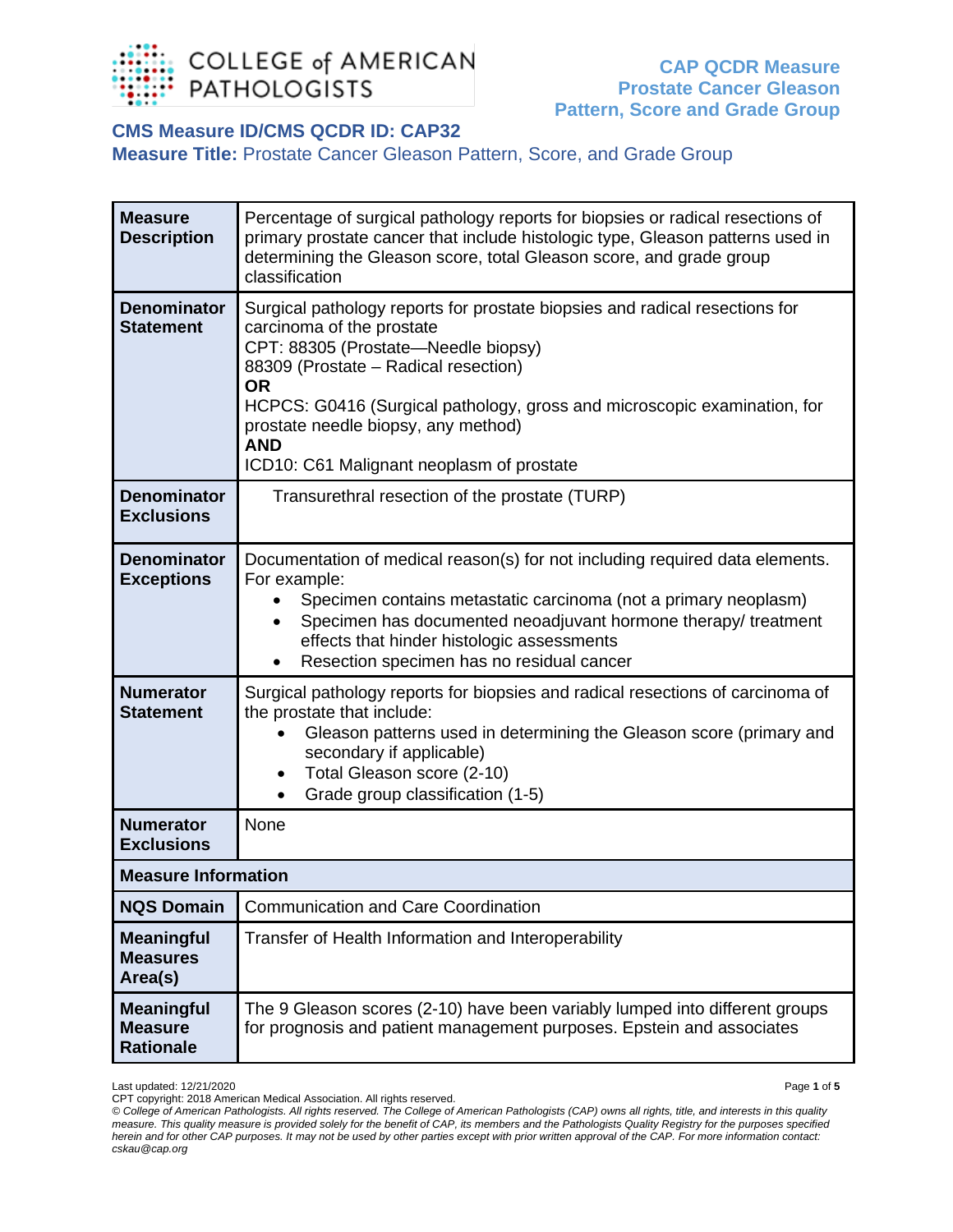

proposed grouping scores into 5 prognostic categories, grade groups 1-5. (1) This grade grouping strongly correlates with biochemical recurrence and have been incorporated into the new Partin tables. (1-3) At the 2014 ISUP Consensus Conference, details of this prognostic system were clarified, and it was recommended for usage together with the Gleason system. (4) This grade grouping has also been subsequently validated by other independent studies in surgical and radiation cohorts show significant correlation with survival. (5-7) The new grade grouping has been endorsed in the 2016 WHO classification and updated in 2019 by the ISUP. (8-9) The grade grouping has also been endorsed by ISUP and is referred to as ISUP grade in some publications. Like Gleason scoring in needle biopsies, the grade group can be applied at core, specimen, or case levels.

- 1. Pierorazio PM, Walsh PC, Partin AW, Epstein JI. Prognostic Gleason grade grouping: data based on the modified Gleason scoring system. BJU Int. 2013;111:753-760.
- 2. Eifler JB, Feng Z, Lin BM, Partin MT, Humphreys EB, Han M, et al. An updated prostate cancer staging nomogram (Partin tables) based on cases from 2006 to 2011. BJU Int. 2013;111:22-29.
- 3. Epstein JI, Zelefsky MJ, Sjoberg DD, et al. A contemporary prostate cancer grading system: a validated alternative to the Gleason score. Eur Urol. 2016;69:428-435.
- 4. Epstein JI, Egevad L, Amin MB, Delahunt B, Srigley JR, Humphrey PA; and the Grading Committee The 2014 International Society of Urological Pathology (ISUP) Consensus Conference on Gleason Grading of Prostatic Carcinoma: definition of grading patterns and proposal for a new grading system. Am J Surg Pathol. 2016; 40: 244- 252.
- 5. Delahunt B, Egevad L, Srigley JR, et al. Validation of International Society of Urological Pathology (ISUP) grading for prostatic adenocarcinoma in thin core biopsies using TROG 03.04 'RADAR' trial clinical data. Pathology. 2015;47:520-525.
- 6. Samaratunga H, Delahunt B, Gianduzzo T, et al. The prognostic significance of the 2014 International Society of Urological Pathology (ISUP) grading system for prostate cancer. Pathology. 2015;47:515- 519.
- 7. Berney DM, Beltran L, Fisher G, et al. Validation of a contemporary prostate cancer grading system using prostate cancer death as outcome. Br J Cancer. 2016;114(10):1078-1083.
- 8. Humphrey P, Amin MB, Berney D, Billis A, et al. Acinar adenocarcinoma. In: Moch H, Humphrey PA, Ulbright T, Reuter VE, eds. Pathology and Genetics: Tumors of the Urinary System and Male Genital Organs. 4<sup>th</sup> edition. WHO Classification of Tumors. Zurich, Switzerland: WHO Press; 2015:3-28.
- 9. van Leenders, G.J.L.H et al (2020) The 2019 International Society of Urological Pathology (ISUP) Consensus Conference on Grading of Prostatic Carcinoma. Am J Surg Pathol (epub ahead of print).

Last updated: 12/21/2020 Page **2** of **5** CPT copyright: 2018 American Medical Association. All rights reserved.

*<sup>©</sup> College of American Pathologists. All rights reserved. The College of American Pathologists (CAP) owns all rights, title, and interests in this quality measure. This quality measure is provided solely for the benefit of CAP, its members and the Pathologists Quality Registry for the purposes specified herein and for other CAP purposes. It may not be used by other parties except with prior written approval of the CAP. For more information contact: cskau@cap.org*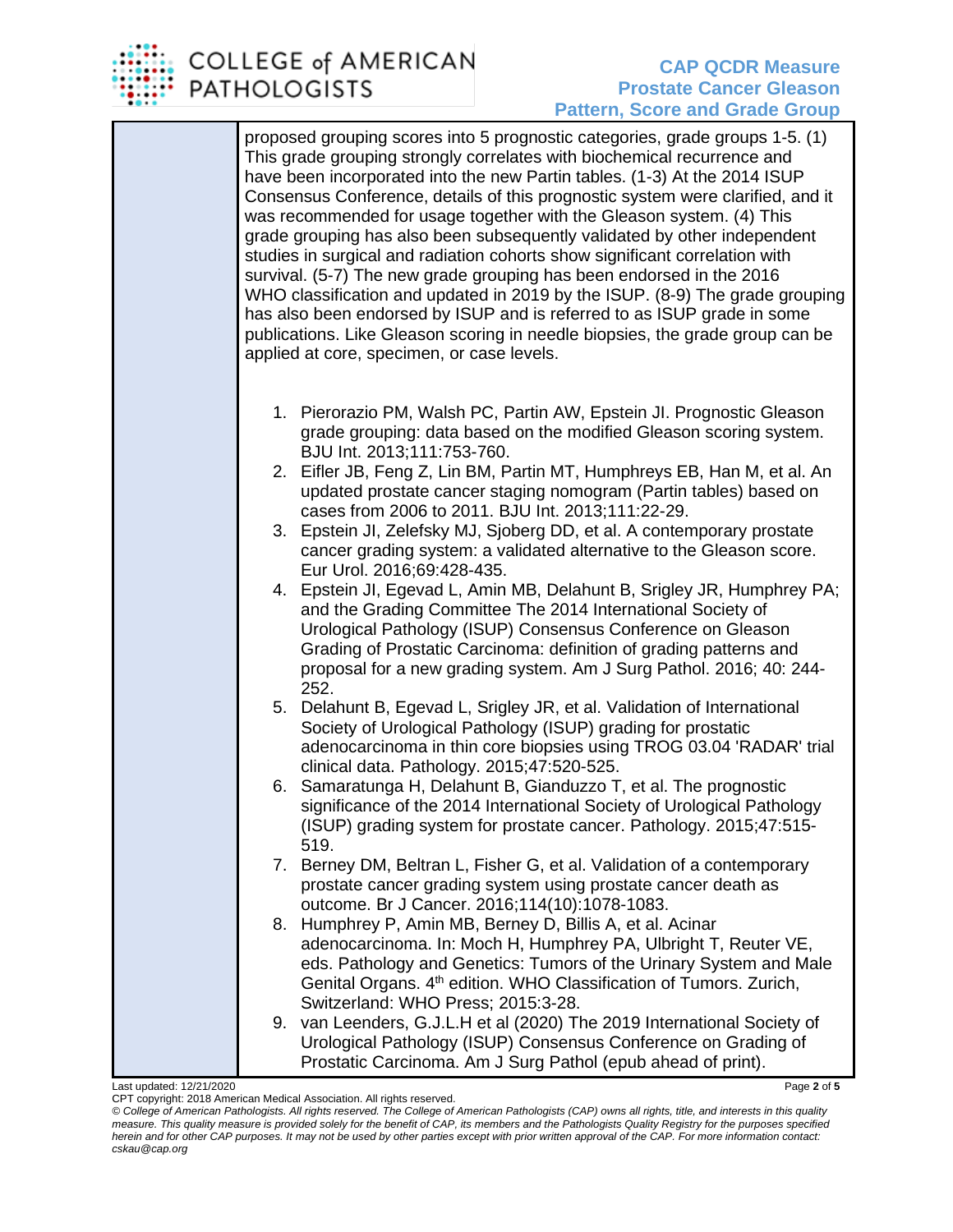

T

| <b>Measure</b><br><b>Type</b>                                     | Process                                                                                                                                                                                                                                                                                                                                                                                                                                                                                                                                                                                                                                                                                                                                                                                                                                                                                                                                                                                                                                                                                                                                                                                                                                                                                                                                                                                                                                                                                                                                                                                                                                                                                                                                                                                                                                                                                                                                                                                                                                                                                           |
|-------------------------------------------------------------------|---------------------------------------------------------------------------------------------------------------------------------------------------------------------------------------------------------------------------------------------------------------------------------------------------------------------------------------------------------------------------------------------------------------------------------------------------------------------------------------------------------------------------------------------------------------------------------------------------------------------------------------------------------------------------------------------------------------------------------------------------------------------------------------------------------------------------------------------------------------------------------------------------------------------------------------------------------------------------------------------------------------------------------------------------------------------------------------------------------------------------------------------------------------------------------------------------------------------------------------------------------------------------------------------------------------------------------------------------------------------------------------------------------------------------------------------------------------------------------------------------------------------------------------------------------------------------------------------------------------------------------------------------------------------------------------------------------------------------------------------------------------------------------------------------------------------------------------------------------------------------------------------------------------------------------------------------------------------------------------------------------------------------------------------------------------------------------------------------|
| <b>Data Source</b>                                                | Laboratory Information Systems; pathology reports                                                                                                                                                                                                                                                                                                                                                                                                                                                                                                                                                                                                                                                                                                                                                                                                                                                                                                                                                                                                                                                                                                                                                                                                                                                                                                                                                                                                                                                                                                                                                                                                                                                                                                                                                                                                                                                                                                                                                                                                                                                 |
| <b>Summary of</b><br><b>Performance</b><br>Gap<br><b>Evidence</b> | Recent updates to the Gleason grading system (1) have provided pathologists<br>with a structured system to describe individual architectural patterns of prostate<br>cancer (2). However, "notable interobserver variation among pathologists"<br>remains (2). It is therefore recommended that in addition to Gleason grade, full<br>score and pattern are recorded for every patient. However, studies suggest<br>"differences in Gleason grading by pathologists practicing in different facility<br>categories and variations in their promptness of adopting International Society<br>of Urological Pathology recommendations." (3). Furthermore, studies show that<br>continuing use of terms such as "tertiary grade pattern" instead of summing<br>together the most common and highest grade patterns introduces confusion (4-<br>5). It is therefore all the more important for pathologists to discretely report<br>Gleason pattern, score, and grade group classification.<br>1. Humphrey P, Amin MB, Berney D, Billis A, et al. Acinar<br>adenocarcinoma. In: Moch H, Humphrey PA, Ulbright T, Reuter VE,<br>eds. Pathology and Genetics: Tumors of the Urinary System and Male<br>Genital Organs. 4 <sup>th</sup> edition. WHO Classification of Tumors. Zurich,<br>Switzerland: WHO Press; 2015:3-28.<br>2. Kweldam, C F, Leenders, G J & Kwast,<br>T (2019) Histopathology 74, 146-160. https://doi.org/10.1111/his.13767 G<br>rading of prostate cancer: a work in progress<br>3. Ted Gansler, Stacey A. Fedewa, Chun Chieh Lin, Mahul B. Amin,<br>Ahmedin Jemal, and Elizabeth M. Ward (2017) Trends in Diagnosis of<br>Gleason Score 2 Through 4 Prostate Cancer in the National Cancer<br>Database, 1990-2013. Archives of Pathology & Laboratory Medicine:<br>December 2017, Vol. 141, No. 12, pp. 1686-1696.<br>4. Epstein, J. (2018) Prostate cancer grading: a decade after the 2005<br>modified system Modern Pathology volume 31, pages S47-63.<br>5. Lu, T.C., Collins, L., Cohen, P. et al. Pathol. Oncol. Res. (2019).<br>https://doi.org/10.1007/s12253-019-00632-1 |
| <b>Measure</b><br><b>Owner</b>                                    | <b>College of American Pathologists</b>                                                                                                                                                                                                                                                                                                                                                                                                                                                                                                                                                                                                                                                                                                                                                                                                                                                                                                                                                                                                                                                                                                                                                                                                                                                                                                                                                                                                                                                                                                                                                                                                                                                                                                                                                                                                                                                                                                                                                                                                                                                           |
| <b>NQF ID</b>                                                     | N/A                                                                                                                                                                                                                                                                                                                                                                                                                                                                                                                                                                                                                                                                                                                                                                                                                                                                                                                                                                                                                                                                                                                                                                                                                                                                                                                                                                                                                                                                                                                                                                                                                                                                                                                                                                                                                                                                                                                                                                                                                                                                                               |
| <b>Number of</b><br><b>Performance</b><br><b>Rates</b>            | $\overline{1}$                                                                                                                                                                                                                                                                                                                                                                                                                                                                                                                                                                                                                                                                                                                                                                                                                                                                                                                                                                                                                                                                                                                                                                                                                                                                                                                                                                                                                                                                                                                                                                                                                                                                                                                                                                                                                                                                                                                                                                                                                                                                                    |
| <b>Overall</b><br><b>Performance</b><br>Rate                      | 1st Performance Rate                                                                                                                                                                                                                                                                                                                                                                                                                                                                                                                                                                                                                                                                                                                                                                                                                                                                                                                                                                                                                                                                                                                                                                                                                                                                                                                                                                                                                                                                                                                                                                                                                                                                                                                                                                                                                                                                                                                                                                                                                                                                              |

Last updated: 12/21/2020 Page **3** of **5** CPT copyright: 2018 American Medical Association. All rights reserved.

*© College of American Pathologists. All rights reserved. The College of American Pathologists (CAP) owns all rights, title, and interests in this quality measure. This quality measure is provided solely for the benefit of CAP, its members and the Pathologists Quality Registry for the purposes specified herein and for other CAP purposes. It may not be used by other parties except with prior written approval of the CAP. For more information contact: cskau@cap.org*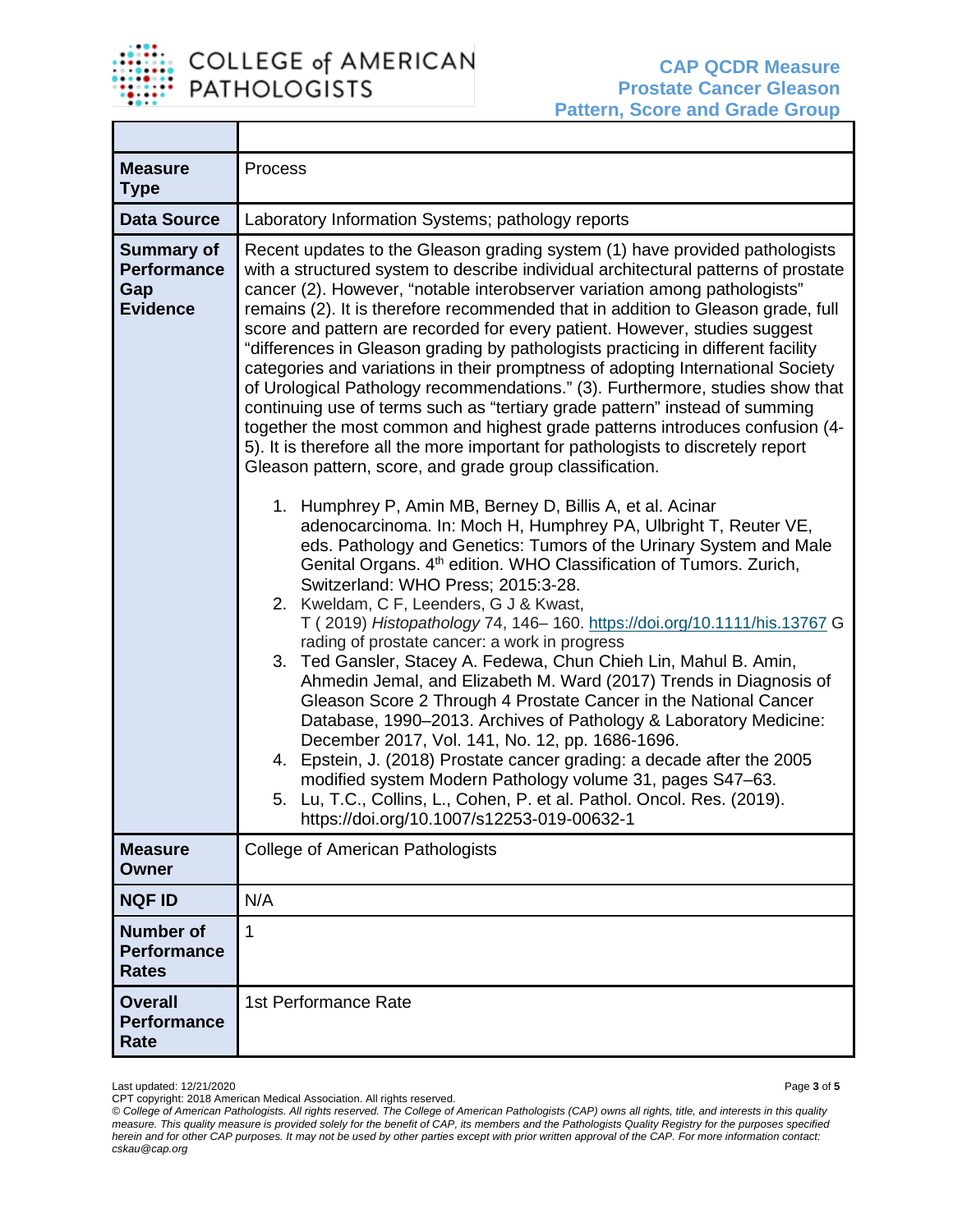

| <b>High-priority</b>                                                                           | Yes                                                                                                                                                                                                                                                                                                                                                                                                                                                                                                                                         |
|------------------------------------------------------------------------------------------------|---------------------------------------------------------------------------------------------------------------------------------------------------------------------------------------------------------------------------------------------------------------------------------------------------------------------------------------------------------------------------------------------------------------------------------------------------------------------------------------------------------------------------------------------|
| Improvement<br><b>Notation</b>                                                                 | Higher is better                                                                                                                                                                                                                                                                                                                                                                                                                                                                                                                            |
| <b>Care Setting</b><br>and Specialty                                                           | Care Setting: Other-Laboratories; Telehealth not applicable<br>Specialty: Pathology                                                                                                                                                                                                                                                                                                                                                                                                                                                         |
| <b>Current</b><br><b>Clinical</b><br><b>Guideline the</b><br>Measure is<br><b>Derived From</b> | <b>CAP Cancer Protocol for Prostate Resection Specimens:</b><br>https://documents.cap.org/protocols/cp-malegenital-prostate-radicalprostatectomy-<br>20-4101.pdf<br>van Leenders, G.J.L.H et al (2020) The 2019 International Society of Urological<br>Pathology (ISUP) Consensus Conference on Grading of Prostatic Carcinoma.<br>Am J Surg Pathol (epub ahead of print).<br>NCCN Clinical Practice Guidelines in Oncology: Prostate Cancer (updated 21<br>May 2020):<br>https://www.nccn.org/professionals/physician_gls/pdf/prostate.pdf |

*© College of American Pathologists. All rights reserved. The College of American Pathologists (CAP) owns all rights, title, and interests in this quality measure. This quality measure is provided solely for the benefit of CAP, its members and the Pathologists Quality Registry for the purposes specified herein and for other CAP purposes. It may not be used by other parties except with prior written approval of the CAP. For more information contact: cskau@cap.org*